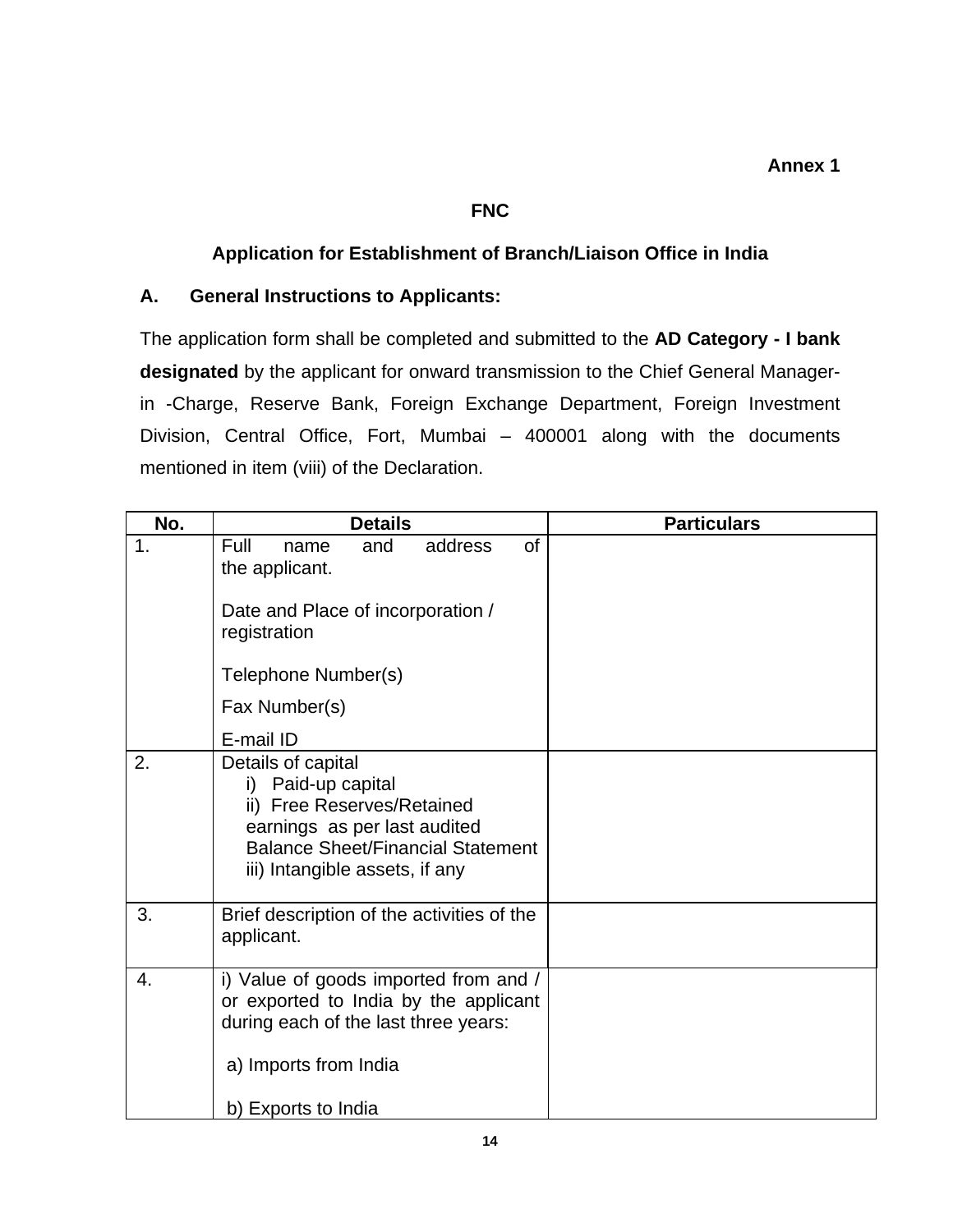|    | ii) Particulars of existing arrangements<br>if any, for representing the company in<br>India.                                                                           |  |
|----|-------------------------------------------------------------------------------------------------------------------------------------------------------------------------|--|
|    | iii) Particulars of the proposed Liaison/<br><b>Branch Office:</b>                                                                                                      |  |
|    | Details of the activities/ services<br>a)<br>proposed to be undertaken/ rendered<br>by the office.                                                                      |  |
|    | Place where the office will be<br>b)<br>located.                                                                                                                        |  |
|    | Phone number<br>$\mathsf{C}$                                                                                                                                            |  |
|    | d)<br>E-mail ID                                                                                                                                                         |  |
|    | Expected number of employees<br>e)<br>(with number of foreigners)                                                                                                       |  |
| 5. | i) Name and address of the banker of<br>the applicant in the home country                                                                                               |  |
|    | ii) Telephone & Fax Number                                                                                                                                              |  |
|    | E-mail ID<br>iii)                                                                                                                                                       |  |
| 6. | which<br>information<br>other<br>Any<br>the applicant company wishes<br>to<br>furnish in support of this application.                                                   |  |
| 7. | For Non-profit / Non-Government<br>Organisations:<br>(i) Details of activities carried out in<br>the host country and other countries<br>by the applicant organization. |  |
|    | Expected level of funding for<br>(ii)<br>operations in India.                                                                                                           |  |
|    | (iii) Copies of the bye-laws, Articles of<br>Association of the organisation.                                                                                           |  |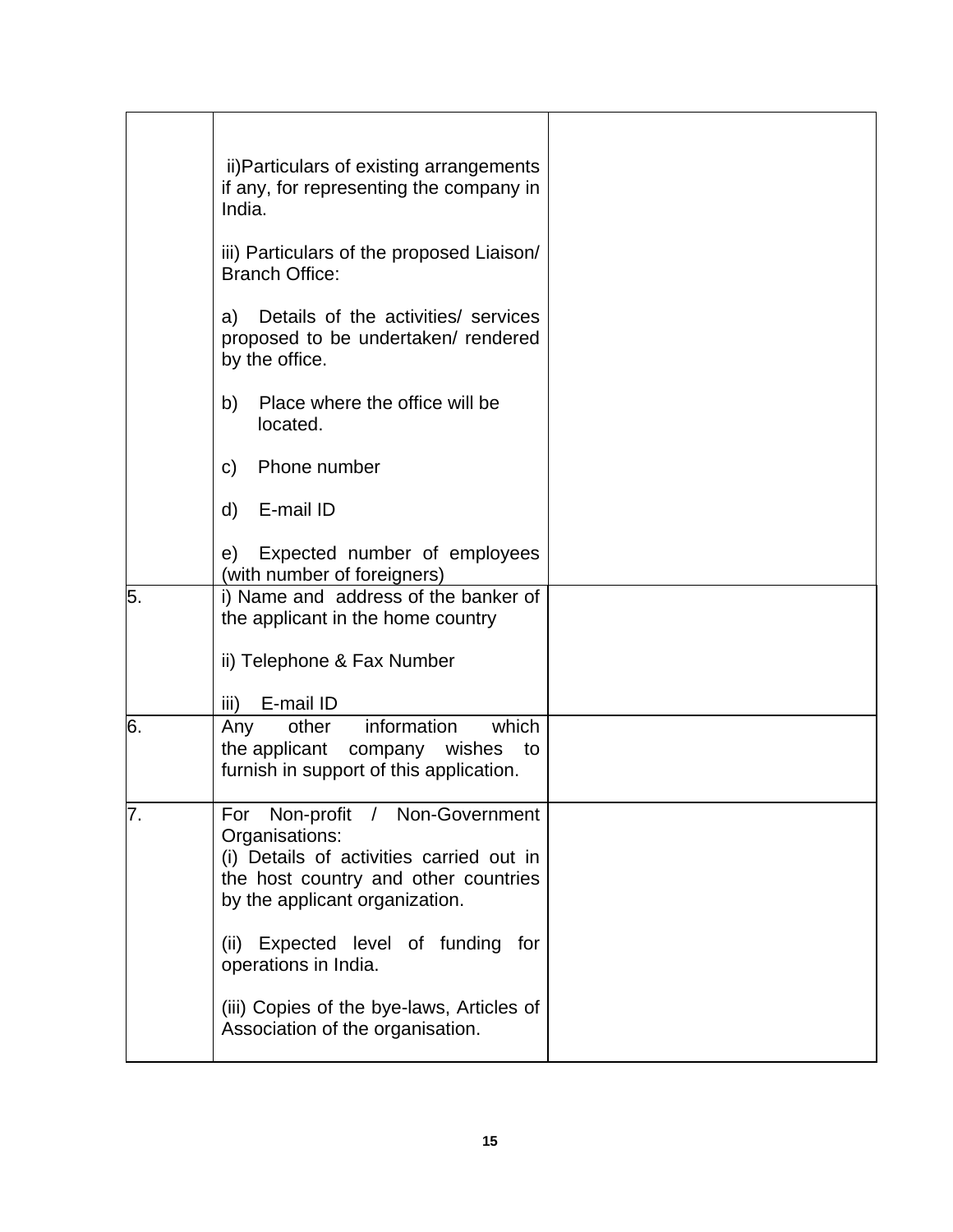## **DECLARATION**

We hereby declare that:

- i) The particulars given above are true and correct to the best of our knowledge and belief.
- ii) Our activities in India would be confined to the activities indicated in column 4(iii) (a) above.
- iii) If we shift the office to another place within the city, we shall intimate the designated AD Category - I bank and the Reserve Bank. In the event of shifting the Office to any other city in India, prior approval of the Reserve Bank will be obtained.
- iv) We will abide by the terms and conditions that may be stipulated by the Government of India / Reserve Bank / designated AD Category - I bank from time to time.
- v) We, hereby commit that we are agreeable to a report / opinion sought from our bankers abroad by the Government of India /Reserve Bank.
- vi) We understand that the approval, if granted, is from FEMA angle only. Any other approvals / clearances, statutory or otherwise, required from any other Government Authority/ Department/ Ministry will be obtained before commencement of operations in India**.**
- vii) We have no objection to the Reserve Bank placing the details of approval in public domain.
- viii) We enclose the following documents:
	- 1. Copy of the Certificate of Incorporation / Registration attested by the Notary Public in the country of registration [*If the original Certificate is in a language other than in English, the same may be translated into English and notarized as above and cross verified/attested by the Indian Embassy/ Consulate in the home country*].
	- 2. Latest Audited Balance sheet of the applicant company. [*If the applicants' home country laws/regulations do not insist on auditing of accounts, an Account Statement certified by a Certified Public*